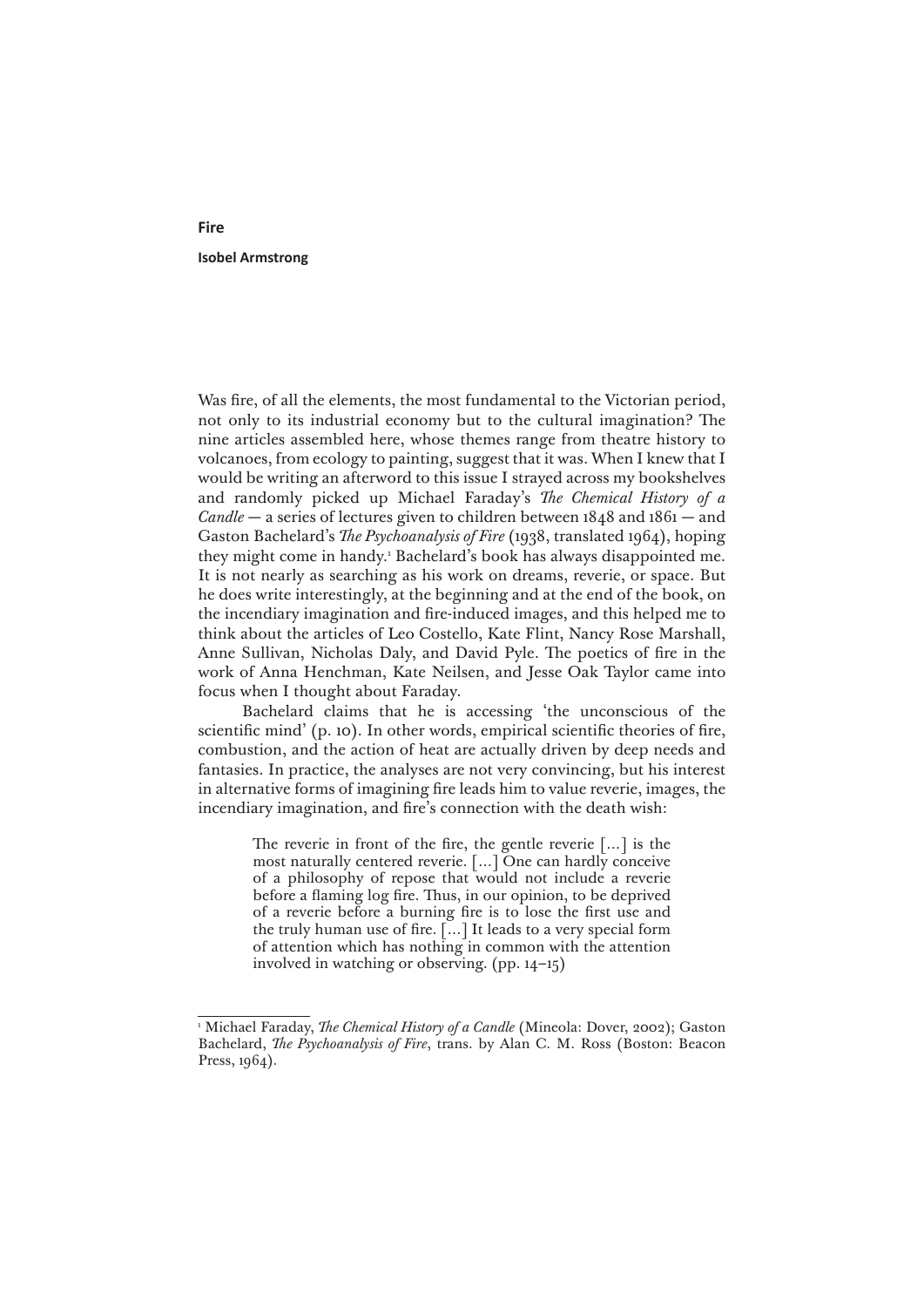This takes me immediately to Anne Sullivan's article on fire-gazing. She argues, in a complex and probing piece, that in the remediation of fire-gazing in the nineteenth century this practice is a precursor to mechanized moving-image technologies such as the magic lantern. The fire-gazer's imagery is a form of media literacy and, as with optical devices, the image is *produced*. She ranges over a number of texts from Leigh Hunt to Dickens, where Pepper's Ghost makes an entrance; but for me, her account of Lizzie Hexam's fire-gazing in *Our Mutual Friend* (1864–65) is the most fascinating. Just as the fire-gazer's 'archaic' form of cognition is modified by optical technology, so that technology reciprocally takes on the kinetic, aural, and tactile propensities of the gazer before the  $-$  in this case  $-$  coal fire. I wonder how Coleridge's fire-gazing in 'Frost at Midnight' could be theorized through new technologies — the 'thin blue flame' of his 'low burnt fire'.<sup>2</sup>

Bachelard continues his argument with an account of George Sand's fire-gazing *Dreamer's Story*. But here violence intervenes. Her gazer sees images of the eruptions of Mount Etna in the fire, its lava and flow, and implicitly the suicide of Empedocles. The gazer thinks of the moths that hurl themselves into a burning birch log with the 'transports of blind joy and of love's frenzy' (Bachelard, p. 17). Bachelard comments, 'love, death and fire are united at the same moment. Through its sacrifice in the heart of the flames, the mayfly gives us a lesson in eternity' (p. 17). Earlier he writes,

> fire suggests the desire to change, to speed up the passage of time, to bring all of life to its conclusion, to its hereafter. […] The reverie […] links the small to the great, the hearth to the volcano, the life of a log to the life of a world. (p. 16)

So death decisively enters the poetics of fire.

As I read David Pyle's account of volcanology and volcano writing from James Hutton and Alexander von Humboldt to Mary Somerville and Edward Bulwer-Lytton, and his careful documentation of the gradual understanding that the volcano is *not* a fire mountain, I was struck by the language used by observers to convey the violence of the volcano. It is as if they relished Bachelard's 'love, death and fire', the desire to 'speed up the passage of time': 'vomit fire and smoke' (Mariana Starke); 'streams and cataracts of the red and radiant fire' (Shelley); 'flaming bowels' (Dickens).3

2

<sup>2</sup> Samuel Taylor Coleridge, 'Frost at Midnight', in *The Major Works*, ed. by H. J. Jackson (Oxford: Oxford University Press, 2008), pp. 87–89 (ll. 13, 14).

<sup>3</sup> Mariana Starke, *Letters from Italy Between the Years 1792 and 1798, Containing a View of the Revolutions in That Country*, 2 vols (London: Phillips, 1800), ii, 132; Percy Bysshe Shelley to Thomas Love Peacock, 22 December 1818, in *The Letters of Percy*  Bysshe Shelley, ed. by Roger Ingpen, 2 vols (London: Pitman, 1909), II, 657; Charles Dickens to Thomas Mitton, 17 February 1845, in *The Letters of Charles Dickens*, ed. by Mamie Dickens and Georgina Hogarth, 2nd edn, 2 vols (London: Chapman and Hall, 1880), i: *1833–1856*, 136–41 (p. 139).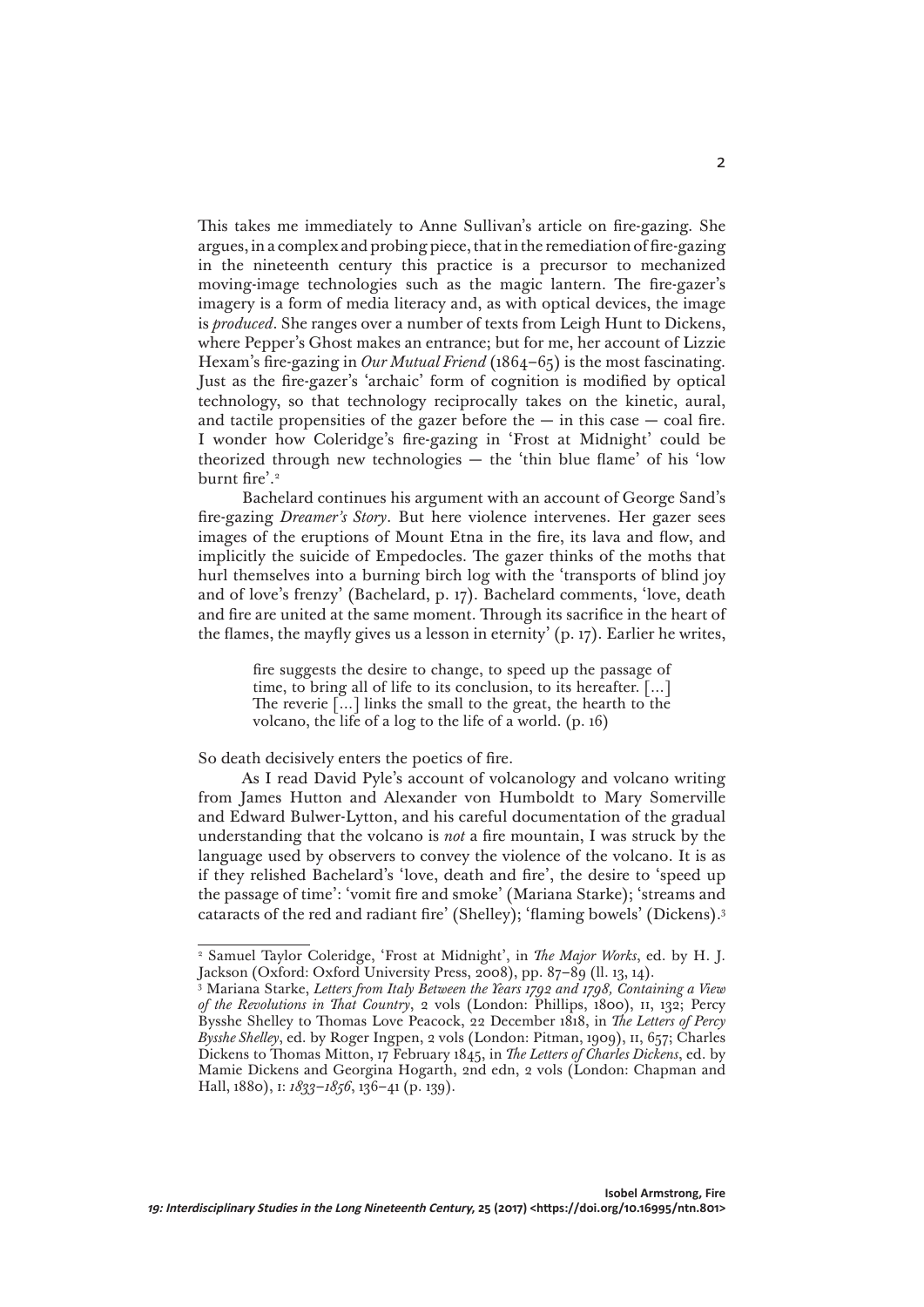The same thrill is present in Nicholas Daly's wonderfully vivid account of conflagrations in the Victorian theatre, whether fires theatrically produced on stage or accidents of combustion in the theatre itself, which at that time was a fire trap. (I realized that the fire in the theatre in Charlotte Brontë's *Villette* (1853) is a realistic event, though it partakes of the stage melodrama.) Daly's account of the special effects of fire as offshoots of revolutionary and military spectacle, the chemistry of red and blue fire, limelight, the habitual use of inferno-like endings, often using Vesuvius as the ur-conflagration — the adaptation of *Frankenstein*, in which the monster throws himself into Etna, is a wild example of the volcano  $-$  is constantly illuminating. I had never met his terms for the structure of melodrama before  $-$  'tmesis', 'hypostrophe'  $-$  terms that draw attention to the way sensation scenes break up action. It is as if their 'death and fire' remind one of the possibility of holocaust in ordinary life.

Death is at the centre of Nancy Rose Marshall's exploration of Frank Dicksee's *Funeral of a Viking* (1893). This is an extremely wide-ranging article, in which she reminds us that the Victorians invented the Viking, down to Bayreuth's Wagner festival of 1876, which came up with what we now see as the iconic helmet. She is interested in the way the relatively conservative painter nevertheless raised contested issues of pagan burial that challenged Christian orthodoxies. The way he cautiously accommodated to the looser brushwork of Impressionism to convey the indeterminacy of the body through atmospheric effects while clearly asserting the traditional painterly values of the Academy, is typical of his procedures. In this project the formlessness of fire is crucial, for its metamorphic possibilities in the process of cremation challenge conventional accounts of burial and raise questions of resurrection and the spiritual life by posing a materialist heathen literalism against a Christian spirituality.

The Bachelardian paradigm of creativity and destruction is particularly appropriate to Leo Costello's reading of J. M. W. Turner's painting of fire. He points to Turner's genre paintings of cottage life, domesticity, and the comfort of fire, but shows how Turner moves from the representation of fire to actually painting fire itself: an important distinction. In this process the violence of fire becomes more and more powerful. The politics of fire, too, become more intense as a critique of power and violence becomes indivisible from the painting of it. Costello shows how earlier paintings of conflagration — the burning of the 1834 Houses of Parliament, the burning of the Pantheon (probably through arson) — convey fire and light with sensory exactitude. The presence of onlookers produces a social dimension. These were achievements enough, but as Turner, in later work, learned from Rembrandt and the way the painter conveyed multiple light sources, so the intensity and complexity of his pictorial rendering of violence increases. *The Battle of Trafalgar* (1806–08) and *The Field of Waterloo* (1818)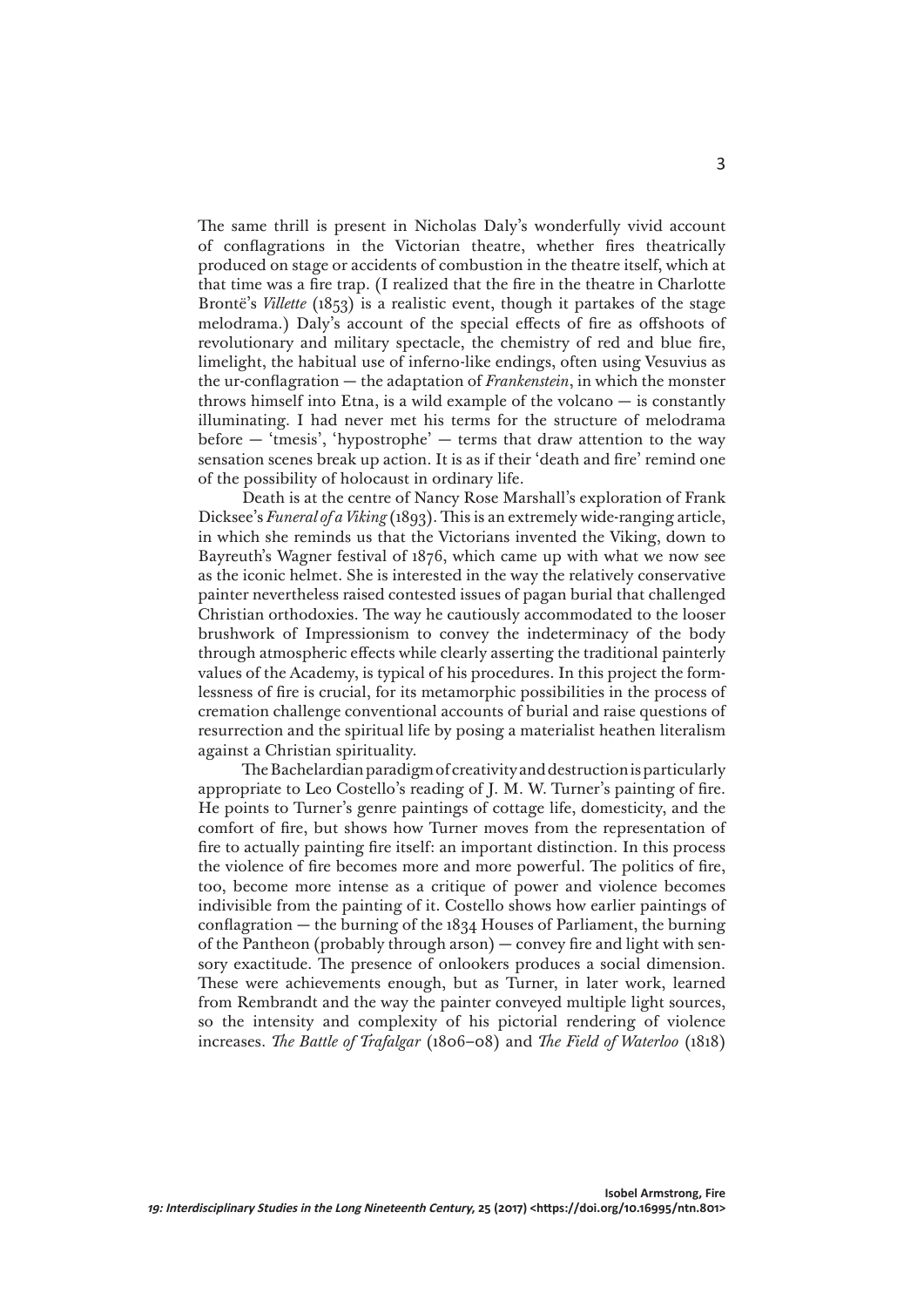are examples. But it is with the painting of *Shadrach, Meshach and Abednego in the Burning Fiery Furnace* (1832), a little discussed picture, that Costello sees the genius of Turner at work. Not only did he paint fire, but in the relation of the central figures to the onlooking crowd his reading of power and surveillance had deepened: he was able to express through painterly relationships a politics of violence.

Kate Flint is the acknowledged virtuoso of critics who bring together art history, material contexts, cultural history, aesthetics, and texts. In this magisterial and meticulous article she embarks on this multiple project again. At the centre of her discussion is James McNeill Whistler's *Nocturne in Black and Gold* (1875) and its representation of fireworks, where the Bachelardian incendiary imagination, its thrill and visual intensity, is at the heart of the painting. The portrayal of fireworks, and the dependence on the persistence of vision to render their aura, is one of her themes. She moves through the affect of the picture and the techniques of the painting, exploring its emotions through the line, colour, and texture of the paint. In the course of this discussion she ranges through not only the technicalities of Whistler's paint composition but the trial in which Whistler defended his aesthetic against Ruskin's accusations. (Is this the only trial ever that had aesthetics at its centre? The Lady Chatterley trial was about morality.) She looks closely at the visual effects of fire in the painting and then makes a very interesting move. She shows that the different galleries where the painting was displayed — the Dudley, with a predominantly middle-class ethos, and the Grosvenor, which was associated with the Aesthetic Movement — created different kinds of perception of the painting. In the Grosvenor, for instance, it was the surface of the canvas, not the things portrayed in it, that mattered. But she goes further than this in demonstrating that different contexts virtually created different paintings on the same canvas: she invokes the representation of fireworks in popular print culture and shows that Whistler and these popular prints have in common the portrayal of the firework through discrete marks rather than through continuous flow. She argues that both call up the epistemology of the persistence of vision, and that therefore the popular displays of the Cremorne Gardens and the aesthete painter Whistler are working with the same cognitive effects. The effect of this argument is greatly to enlarge the radius of influence of Whistler's painting, so that he belongs both to the Aesthetic Movement and to popular spectatorship.

At one point in this rich article Flint brings up Theodor Adorno's model of the work of art as the firework: ephemeral, incandescent, but in that very ephemerality a testimony to aesthetic experience. Evenhanded, she quotes the sceptical demythologizing Joseph Margolis on fireworks as a simple phenomenon of technology. Adorno's position is very paradoxical. He argues that the firework is at once a product of the brute material mechanisms of empirical reality (explosive powder, fire) and also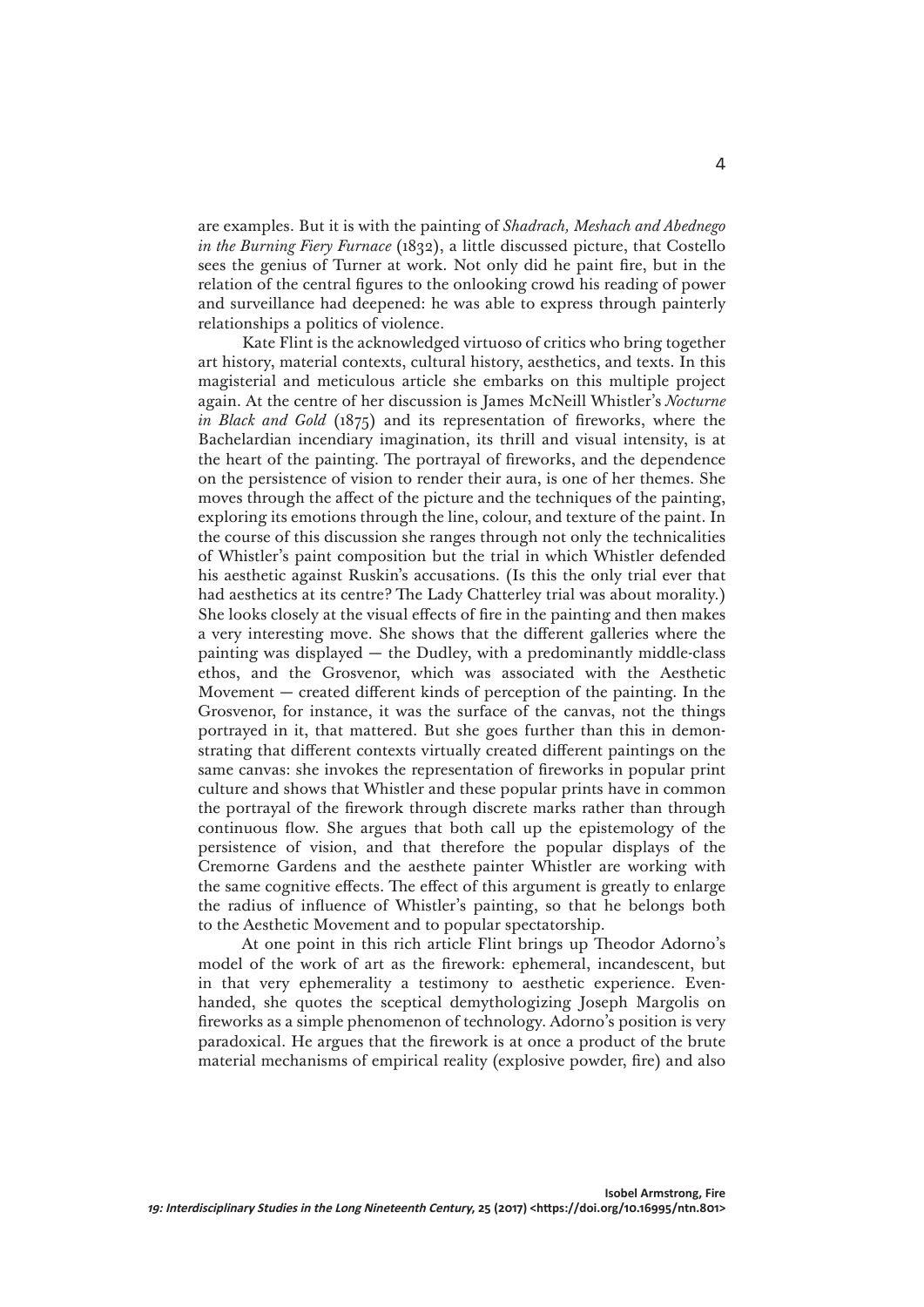a phenomenon that paradoxically brings into the world something that 'does not exist'.4 It does not exist because its evanescence guarantees its disappearance and our perception of this disappearance, but this very fact is a kind of miracle: its non-existence brings into the world a form of non-material being to which we can testify. Art brings into the world something we cognize, what is over and above matter. This seems so pertinent to Whistler and to the whole structure of the persistence of vision, something we do with phenomena rather than an empirically pre-existing structure. I would like to know where Flint stands here, but with careful and honourable reticence she puts the argument clearly without, as far as I can see, committing herself to one position or the other.

To turn to the other three articles: Faraday's beguiling text, *The Chemical History of a Candle*, is particularly pertinent to Anna Henchman's reading of *Bleak House* (1852–53) through the reek of the tallow candle, but there are other reasons for relating him to these articles. Though he frequently comments on the unpleasant smell of a snuffed candle as the experiments progress, what is more important is the purism of his chemistry. He sees the candle flame as one of the most beautiful things in the world, but never connects it with any form of pollution or invasive industrial process and its social effects:

> Is it not beautiful to think […] that such a dirty thing as charcoal can become incandescent? You see it comes to this that all bright flames contain these solid particles; all things that burn and produce solid particles, either during the time they are burning, as in the candle, or immediately after being burnt, as in the case of the gunpowder and iron filings — all these things give us this glorious and beautiful light. (p. 55)

Manipulating flame, playing with the elements of combustion, demonstrating the weight of the atmosphere, Faraday's is a didacticism of pure delight, and his enthusiasm and clarity are hard to resist. His is a legitimate document of pedagogy, but its innocence is, in retrospect, disturbing.

The science Kate Neilsen references is not chemistry but astronomy, and here the cosmic narrative is profoundly different from that of positivist science. And since our readings of nineteenth-century astronomy are on the whole optimistic, it is more than salutary to be offered a different reading. Neilsen charts the way the sun and pollution were connected, as solar storms identified in 1859 were associated with terrestrial disruptions and with electrical malfunctions. The earth was seen to be in a state of war: the pollutions of factory smoke were analogous to the contaminating and disruptive processes of outer space.

<sup>4</sup> Theodor Adorno, *Aesthetic Theory*, trans. by Robert Hullot-Kentor (London: Athlone Press, 1997), p. 82.